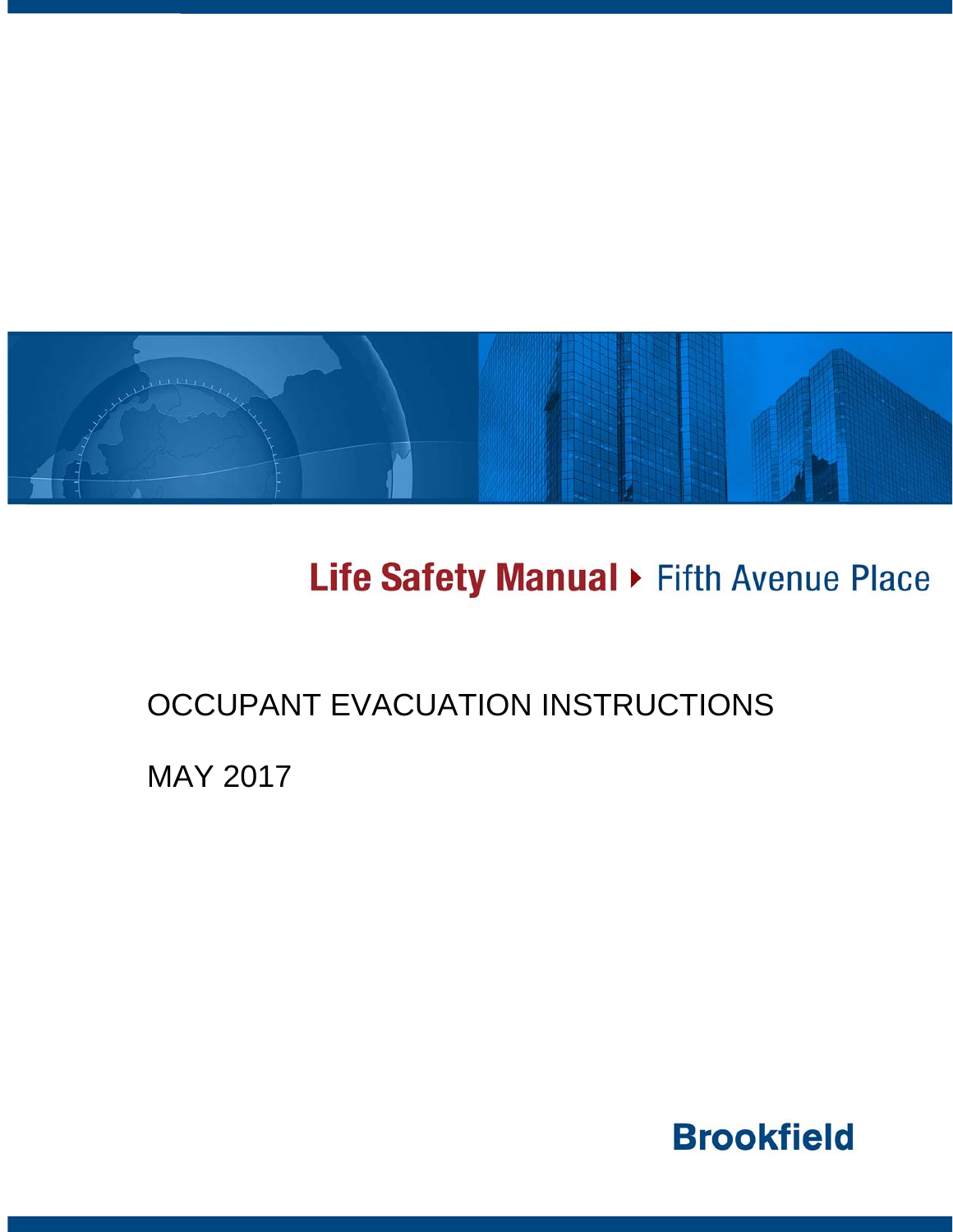

### **EMERGENCY EVACUATION PROCEDURES – OCCUPANT / VISITOR**

### FAST OR EVACUATION STAGE – 120 beats per minute

- 1. Follow the Instructions of your Fire Wardens (identified by red hats).
- 2. If on your home floor, collect your coat and keys as you may not be able to return to your floor.
- 3. Evacuate the floor, via the nearest exit stairwell and proceed to the nearest cross over floor not in evacuation alarm or to your designated off site evacuation area.

#### CROSS OVER FLOORS:

| Cross over floors - East Tower: | 3, 7, 12, 17, 22, 26, 29, 34 |
|---------------------------------|------------------------------|
| Cross over floors - West Tower: | 5, 10, 16, 21, 26, 29, 34    |

#### DESIGNATED OFF-SITE EVACUATION AREAS:

| East Tower:<br>Designated Location(s): | Bow Valley Square - 205 - 5 <sup>th</sup> Avenue SW<br>South Side of 5th Avenue<br>Main floor or Plus 15 Levels |
|----------------------------------------|-----------------------------------------------------------------------------------------------------------------|
| West Tower:                            | BP Centre $-$ (240-4 <sup>th</sup> Avenue SW)<br>North Side of 4th Avenue                                       |
| Designated Location(s):                | Main Floor or Plus 15 Levels                                                                                    |

- 4. Use the stairwell and not the elevators. If you encounter smoke in the stairwell proceed to the alternate stairway via the cross over floor. If both stairwells contain smoke remain on the floor and call 911 & building management to advise them of the situation. The Fire Department will then make rescuing you a priority.
- 5. Evacuate without excessive noise to enable announcements to be heard. Stay on the inside railing of the stairwell in single file. Allow other floors to merge into the stairwell.
- 6. Bottlenecking occurs on the lower levels, watch for directional signage and markings of the exits.
- 7. Do not return to your floor until the all clear announcement is heard. Even if the alarm tones are silenced. This does not always mean that the alarm has ended.
- 8. If you are evacuating to the ground floor, walk directly to your designated off site evacuation area once exiting the stairwell.
- 9. Upon leaving the building, do not stop or congregate in the plaza area as the Calgary Fire Department and other emergency vehicles may need access to this area to respond to the emergency. Also doing so may back up the traffic coming down the stairwell after you.

### SLOW OR ALERT STAGE – 20 beats per minute

- 1. Prepare for evacuation, remain calm.
- 2. Follow instructions of the Fire Wardens (identified by red hats).
- 3. Listen to announcements.

## **Fifth Avenue Place** (420 – 2<sup>nd</sup> Street SW)